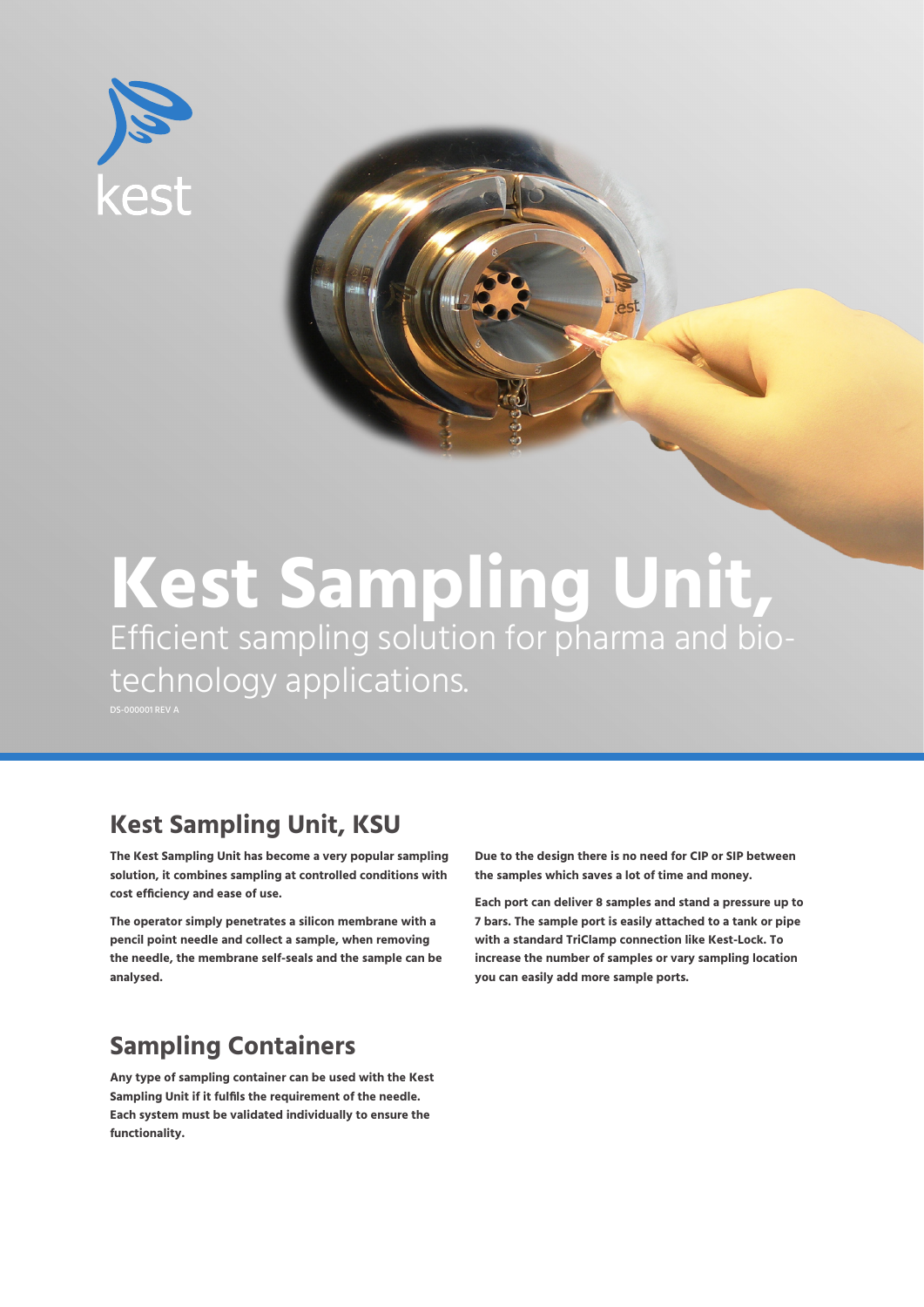## **Kest Sampling Unit KSU, general information**





THE KEST SAMPLE UNIT IS DESIGNED FOR CLAMP COUPLINGS AND GASKETS<br>ACC. TO ISO 2852

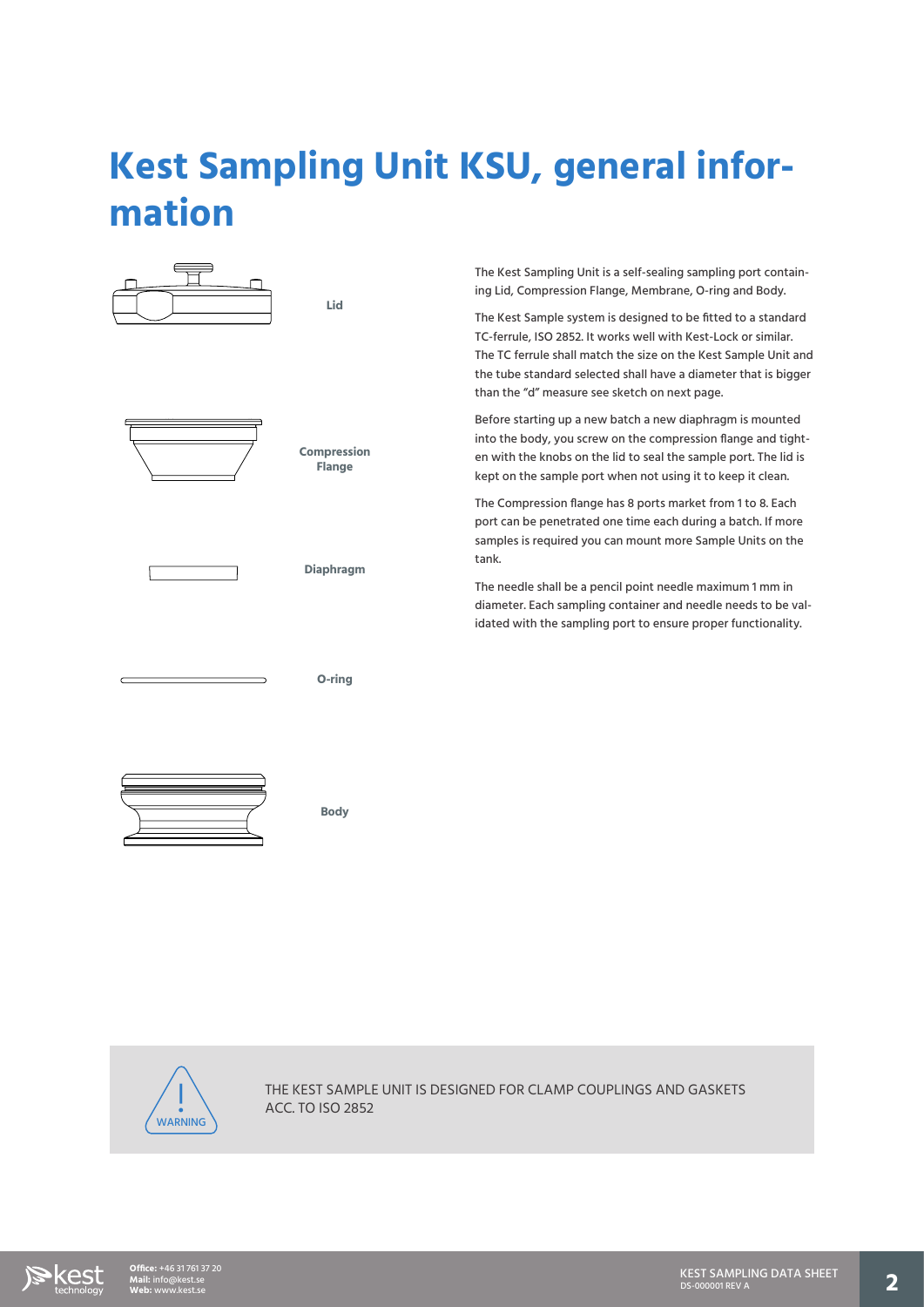## **Kest Sample Unit KSU, general information**



| <b>IREF. NO</b> | <b>PRODUCT CODE NO. OF TC mm D mm d</b> | <b>PORTS</b> |      |    | $d_{mm}$ | $H_{mm}$ | $h_{mm}$ |
|-----------------|-----------------------------------------|--------------|------|----|----------|----------|----------|
| 100413          | KSU-TC50/8P                             |              | 50.5 | 60 | 14       | 40.      | 30       |

| <b>MECHANICAL SPECIFICATIONS</b> |                                                                                                                                 |                                           |             |  |  |  |
|----------------------------------|---------------------------------------------------------------------------------------------------------------------------------|-------------------------------------------|-------------|--|--|--|
|                                  | <b>Steel parts</b>                                                                                                              | Membrane                                  | O-ring      |  |  |  |
| Material grade                   | <b>EN 1.4404/ASTM 316L</b>                                                                                                      | Silicone, platinum cured                  | <b>EPDM</b> |  |  |  |
| Material requirement             | EN 10 272/10028-7, A479/A240 or SA479 SA240                                                                                     | FDA regulation CFR 177.2600, USP Class VI |             |  |  |  |
| Documentation                    | Heat Certificate 3.1 acc. to EN 10 204                                                                                          |                                           |             |  |  |  |
| Surface finish                   | Ra≤0.5 µm on surfaces in product contact                                                                                        |                                           |             |  |  |  |
| Design Temperature               | [0°C to +150°C] [+32°F to +302°F]                                                                                               |                                           |             |  |  |  |
| Design Pressure                  | $\lceil -1 \text{ bar}(q) \text{ to } + 7 \text{ bar}(q) \rceil \lceil -14.5 \text{ psi} \rceil$ to $+101.5 \text{ psi} \rceil$ |                                           |             |  |  |  |
| pH range                         | $1 - 14$                                                                                                                        |                                           |             |  |  |  |
| Standard                         | The Kest Sample Unit is designed for clamp couplings and gaskets acc. to ISO 2852                                               |                                           |             |  |  |  |
| Marking                          | The Kest Sample Unit is marked with material grade and heat number                                                              |                                           |             |  |  |  |
| Packing                          | Each item is sealed in vacuum plastic bag, labelled with article code and packed in a box                                       |                                           |             |  |  |  |
| <b>Quality Assurance</b>         | Each product is controlled and tested acc. to Kest Technology quality assurance system                                          |                                           |             |  |  |  |

## **Kest Sample Unit membrane KSUM**

| <b>REF. NO</b> | <b>PRODUCT CODE DESCRIPTION</b> |                                 |
|----------------|---------------------------------|---------------------------------|
| 100409         | KSUM-TC50/8P                    | Penetration membrane 10 pieces  |
| 101422         | KSUM-TC50/8P                    | Penetration membrane 100 pieces |